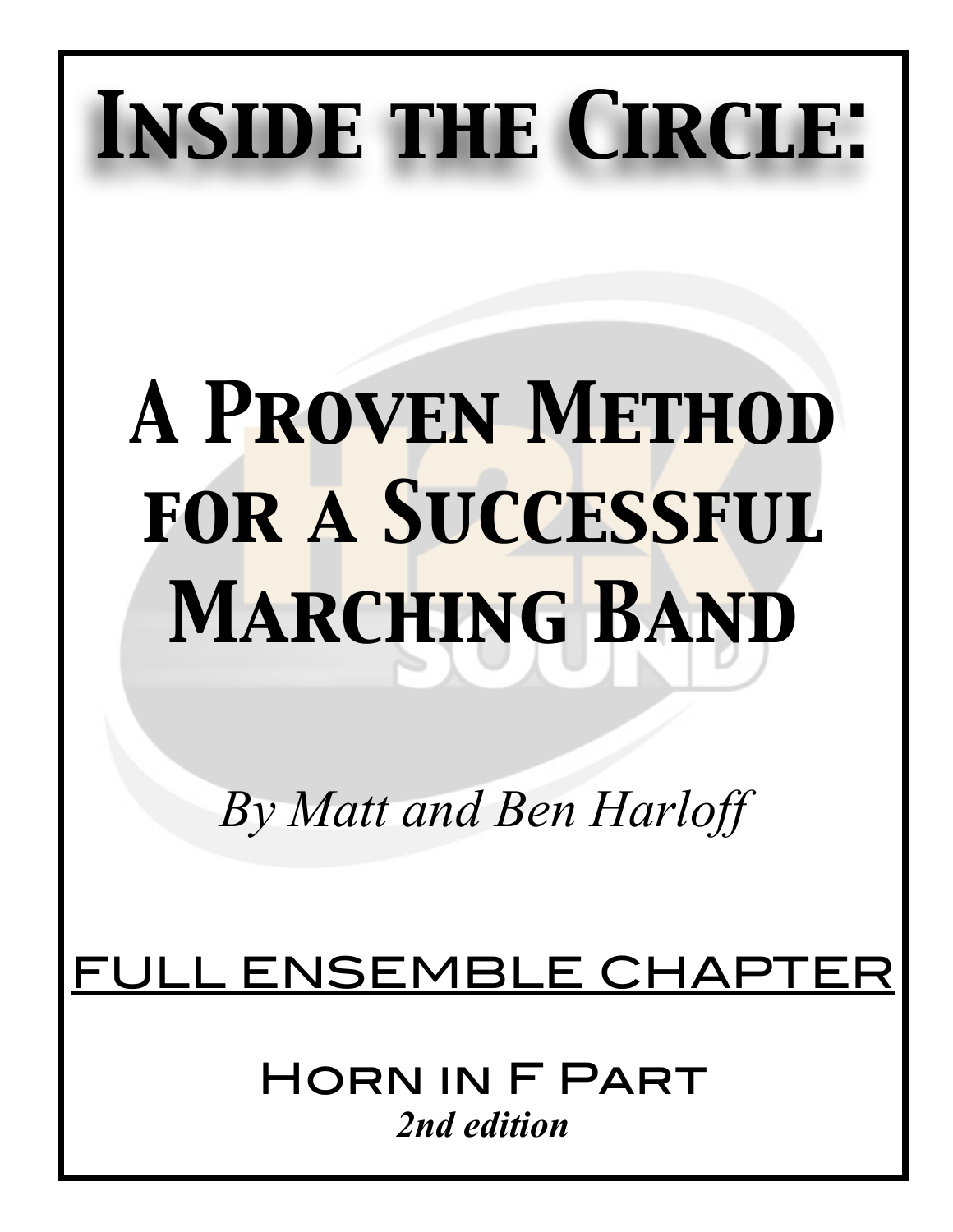## TABLE OF CONTENTS

| <b>Breathing Exercises</b>                                                     | Page 3  |
|--------------------------------------------------------------------------------|---------|
| Long Tones                                                                     | Page 4  |
| -9 Count Tones on F Concert:                                                   | Page 4  |
| -9 Count Tones on Bb Concert:                                                  | Page 4  |
| -8 Count Tones on F Concert:                                                   | Page 4  |
| -8 Count Tones on Bb Concert:                                                  | Page 5  |
| -Release Exercise on F Concert:                                                | Page 5  |
| <b>Stagger Breathing</b>                                                       | Page 6  |
| <b>Flexibility/Scales</b>                                                      | Page 7  |
| -Flexibility Exercise #1:                                                      | Page 7  |
| -Flexibility Exercise #2:                                                      | Page 7  |
| -Flexibility Exercise #3:                                                      | Page 8  |
| -Flexibility Exercise #4:                                                      | Page 9  |
|                                                                                |         |
| Note Length/Shape Exercise                                                     | Page 10 |
| <b>Show Articulation Examples</b>                                              | Page 12 |
| -Basic 8 Staccato Eighth Notes:                                                | Page 12 |
| -Show Articulation Example #1:                                                 | Page 12 |
| -Show Articulation Example #2:                                                 | Page 13 |
| -Show Articulation Example #3:                                                 | Page 13 |
| <b>Tuning Exercises</b>                                                        | Page 15 |
| -Ensemble Fundamental Tuning Exercise:                                         | Page 15 |
| -Just IntonationTuning Exercises:                                              | Page 16 |
|                                                                                |         |
| -Bb Major Scale:                                                               | Page 16 |
| -Bb Major Chord, F Major Chord, C Major Chord, Eb Major Chord, Ab Major Chord: | Page 16 |
| -G Minor Scale:                                                                | Page 17 |
| -G Minor Chord, D Minor Chord, A Minor Chord, C Minor Chord, F Minor Chord:    | Page 17 |
| <b>Tuning Charts</b>                                                           | Page 18 |
| Chorales                                                                       | Page 20 |
| -"O Sacred Head Now Wounded" by JS Bach:                                       | Page 20 |
| -"Be Thou My Vision":                                                          | Page 20 |
| -"Faith of Our Fathers" by H Hemy:                                             | Page 20 |
| <b>Full Volume</b>                                                             | Page 21 |
| -Excerpt $#1$ :                                                                | Page 21 |
| -Excerpt #2:                                                                   | Page 21 |
| -Excerpt $#3$ :                                                                |         |
|                                                                                | Page 21 |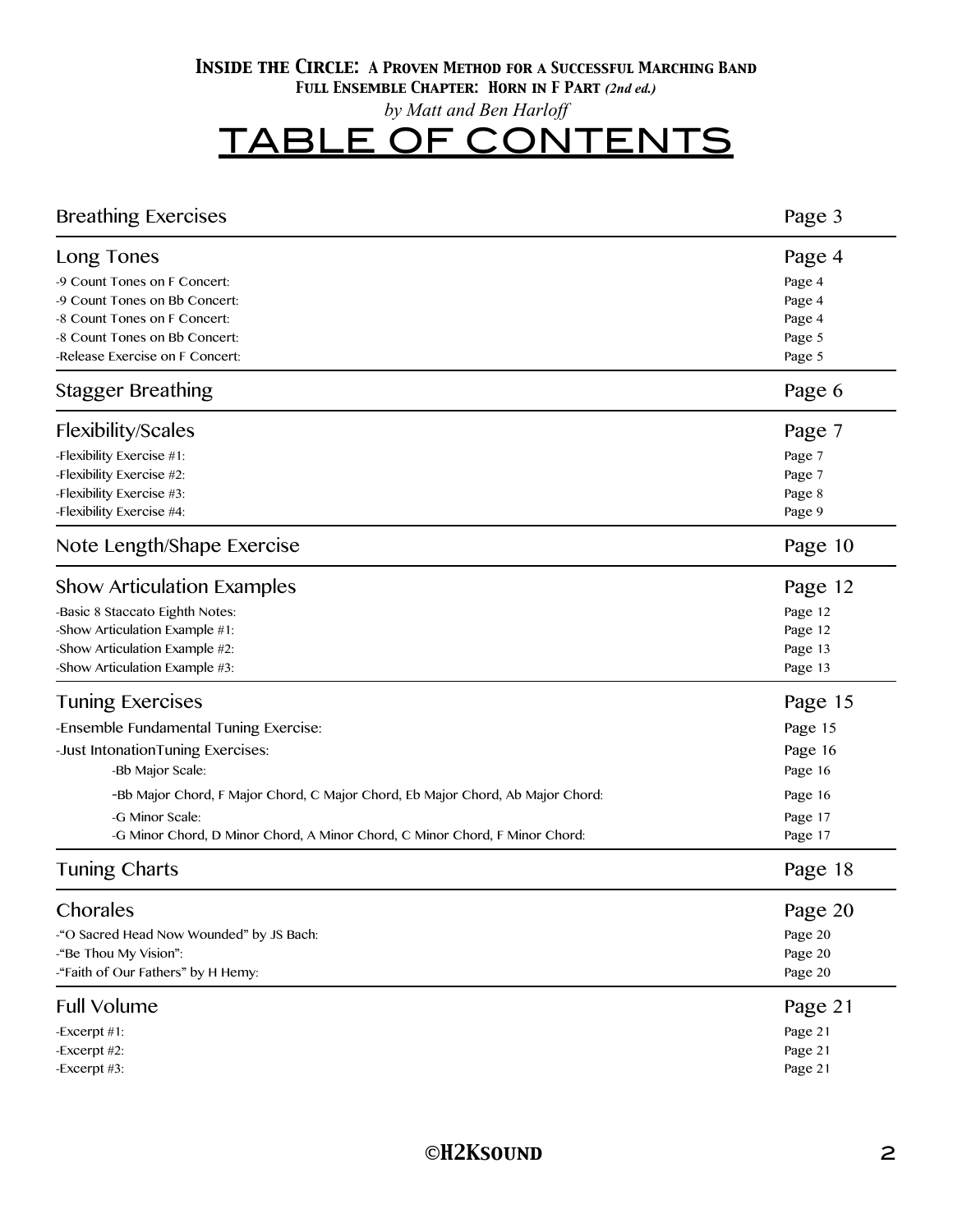## **Breathing Exercises**

## **Breathing Exercise #1: Smooth and Slow**

Inhale 8-Exhale 8(repeats), Inhale 6-Exhale 6 (repeats), Inhale 4-Exhale 4 (repeats)

## **Breathing Exercise #2: Slow to Fast**

Inhale 8-Exhale 8 (repeats), Inhale 7-Exhale 7 (repeats), Inhale 6-Exhale 6 (repeats), 5, 4, 3, 2, 1

## **Breathing Exercise #3: Fast to Slow**

Inhale 1-Exhale 1 (repeats), Inhale 2-Exhale 2 (repeats), Inhale 3-Exhale 3 (repeats), 4, 5, 6, 7, 8

## **Breathing Exercise #4: Expand In/Contract Out**

Inhale 8 Counts, Hold 10 seconds and sip small breaths, Exhale 1 count, Hiss 10 seconds, Inhale 1 Count, Exhale 1 Count, Relax

## **Breathing Exercise #5: Dynamic Breathing**

Sustain a piano Dynamic level for 4-8 counts, Rest for 4 counts (repeats) Sustain a Mezzo Forte Dynamic level for 4-8 counts, Rest for 4 counts (repeats) Sustain a Fortissimo Dynamic level for 4-8 counts, Rest for 4 counts (repeats)

## **Breathing Exercise #6: Long Tone Exercise**

Perform any of the Long Tone Exercises as a breathing exercise.

#### **Breathing Exercise #7: Note Length/Shape Exercise**

Perform any of the Note Length/Shape Exercises as a breathing exercise.

## **Breathing Exercise #8: Show Excerpts**

Choose an excerpt from your show and perform it as a breathing exercise.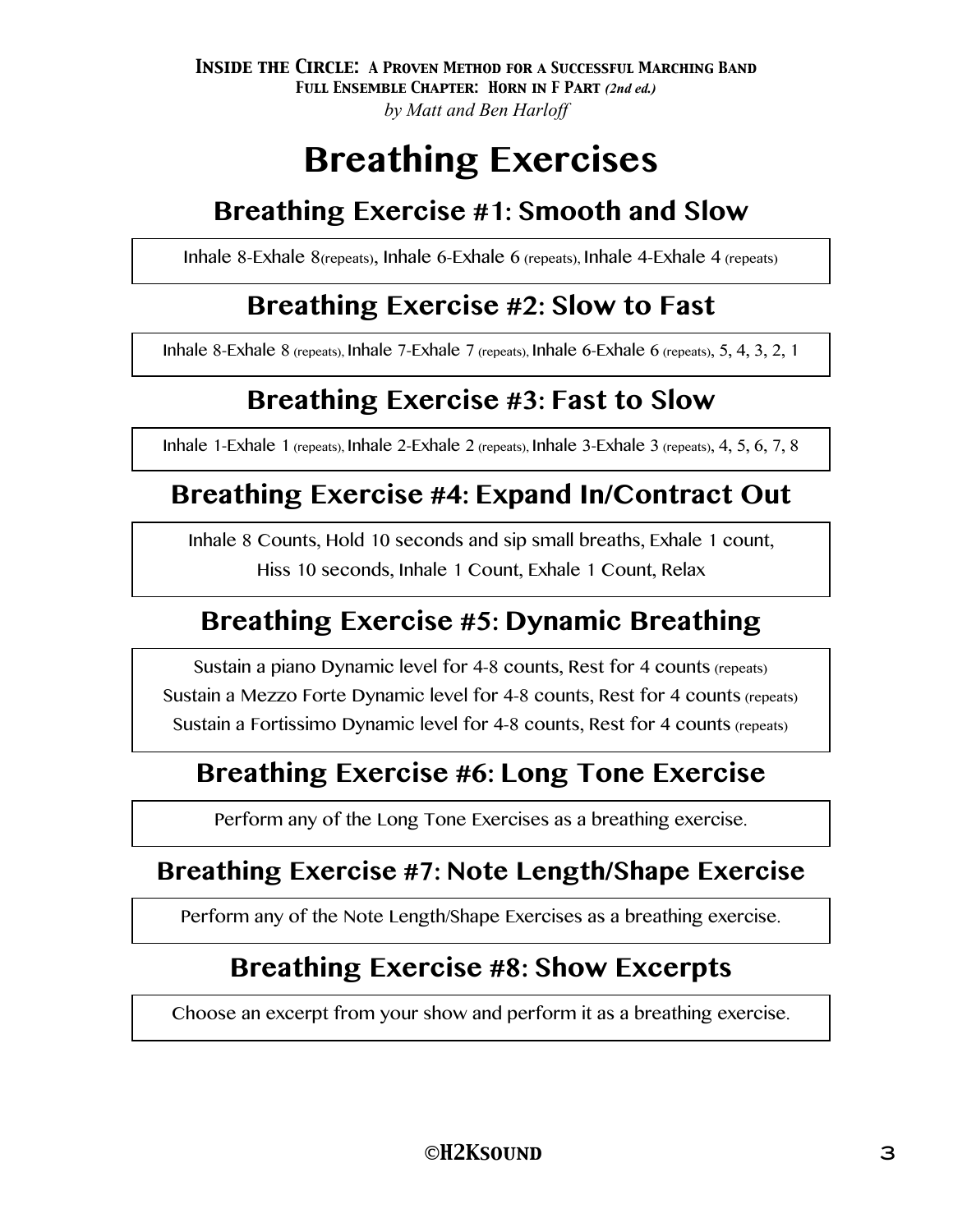*by Matt and Ben Harloff*

## **Long Tones**

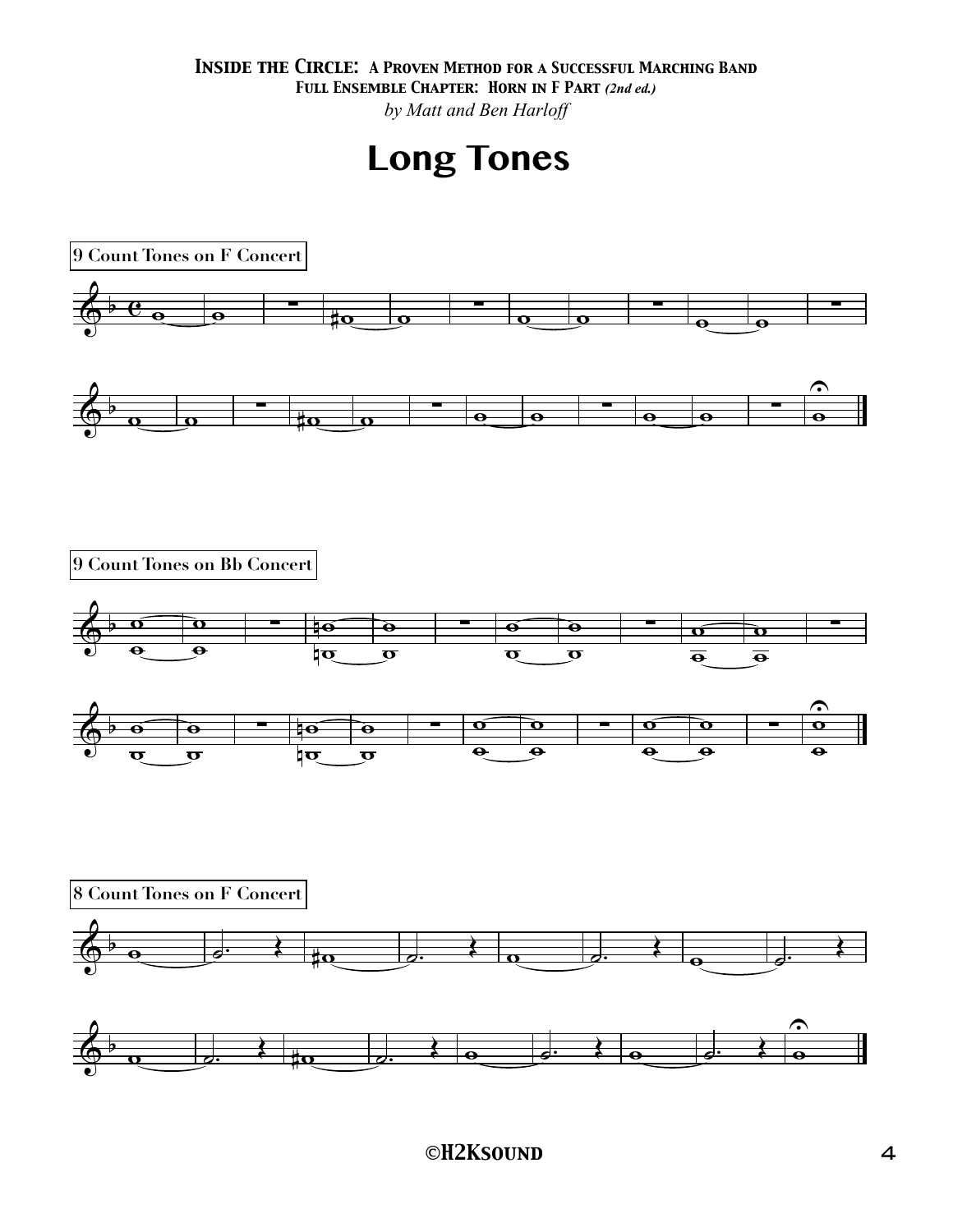*by Matt and Ben Harloff*

Long Tones

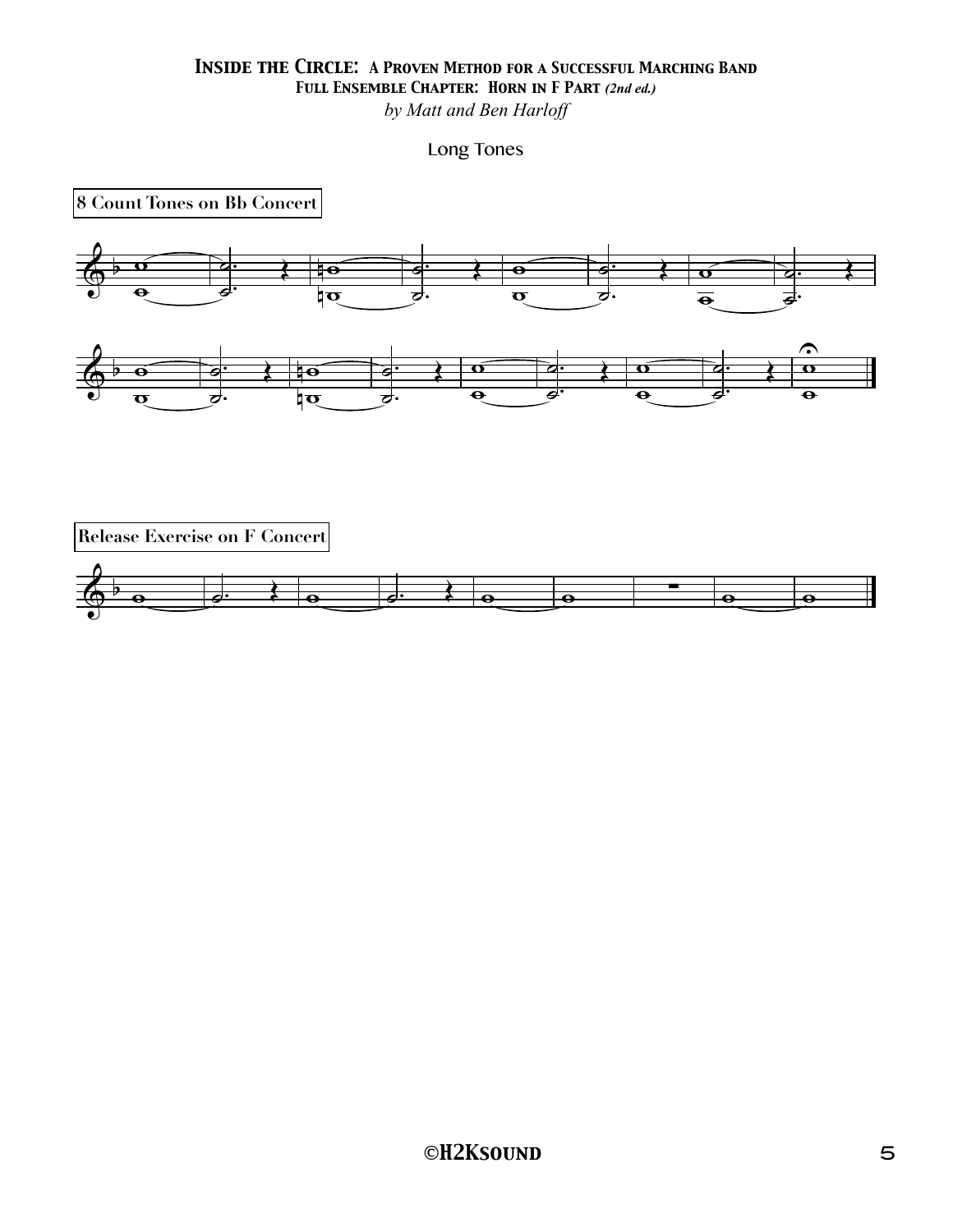## **Stagger Breathing Exercises**

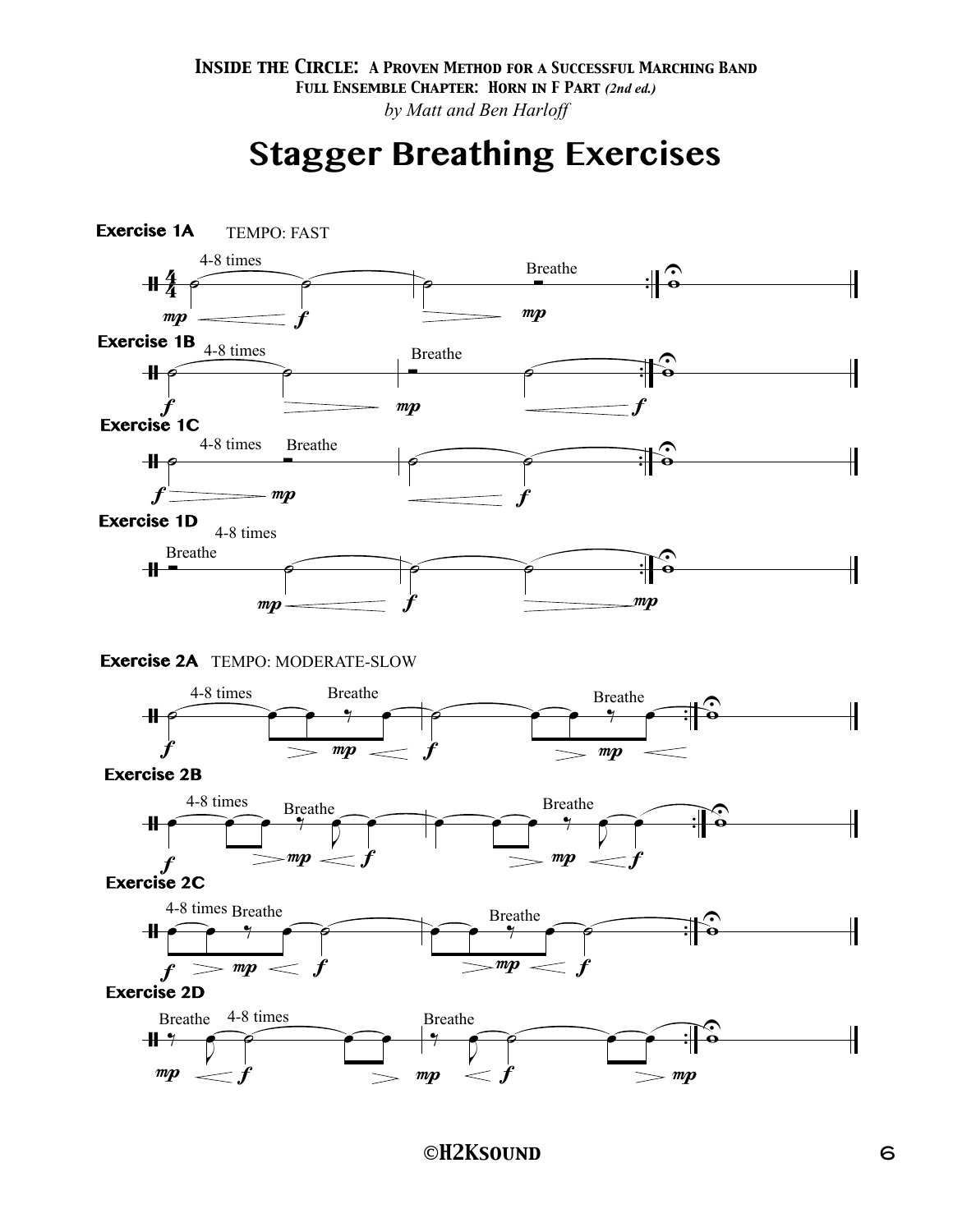*by Matt and Ben Harloff*

**Flexibility / Scales**













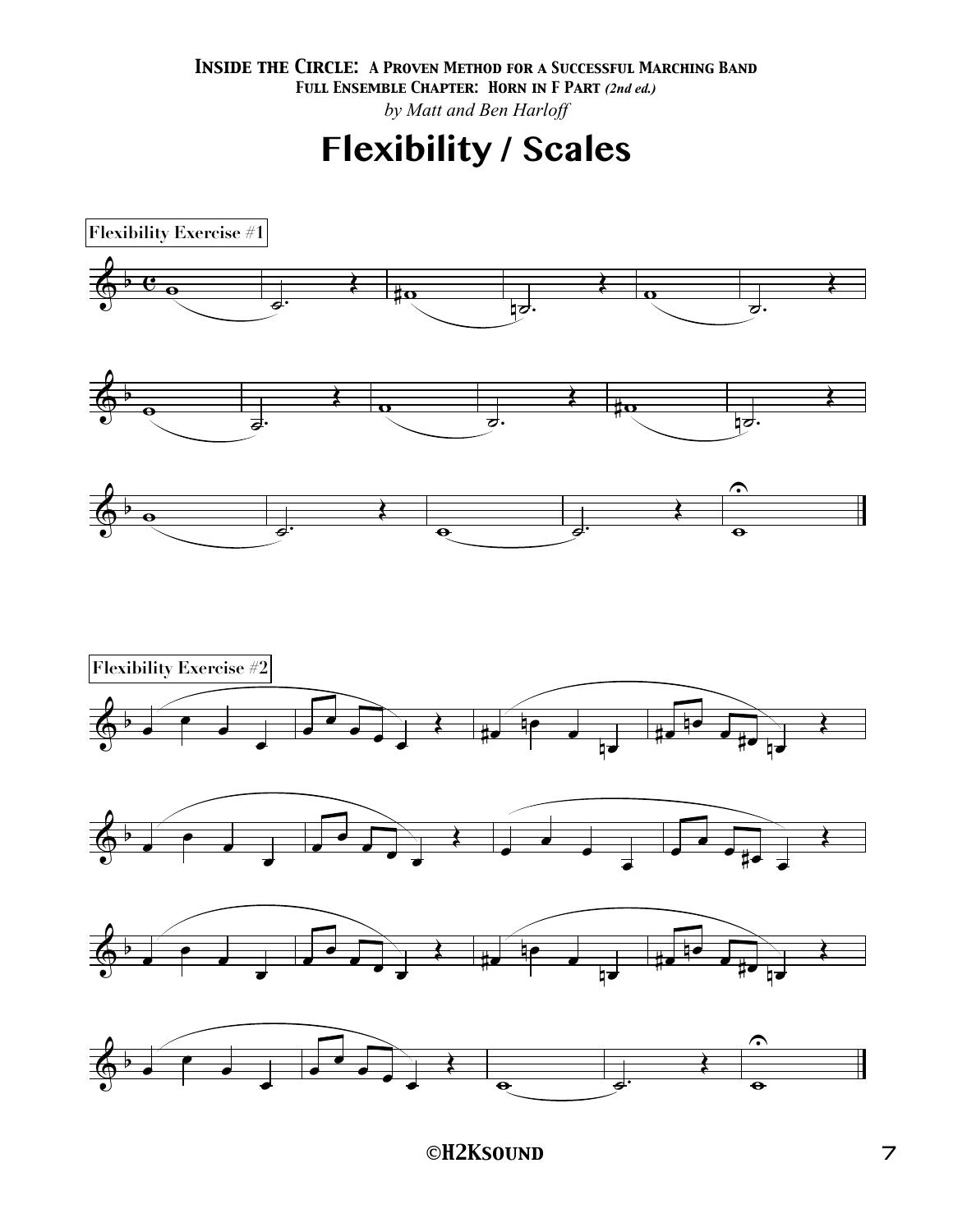*by Matt and Ben Harloff*

Flexibility / Scales

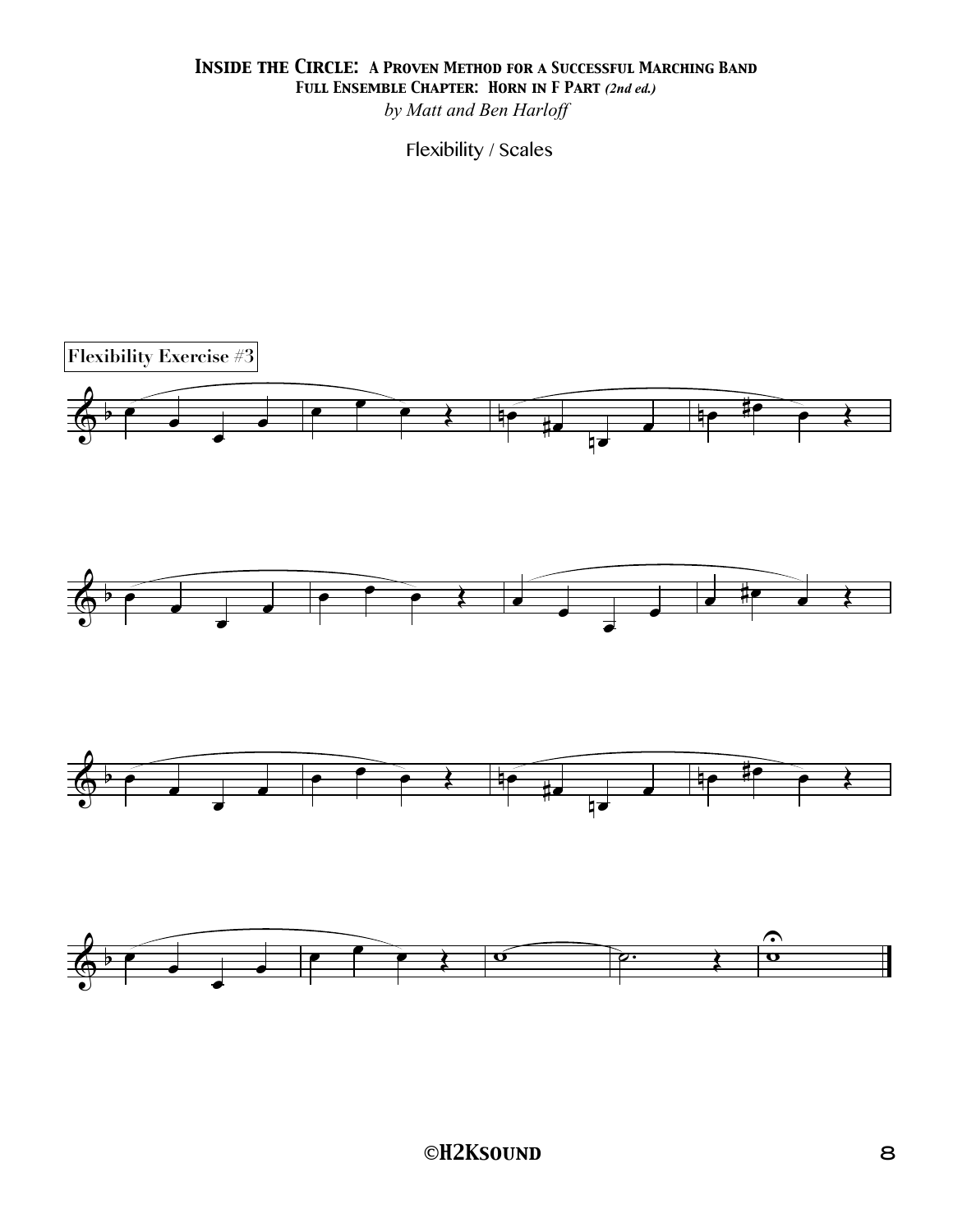*by Matt and Ben Harloff*

```
Flexibility / Scales
```
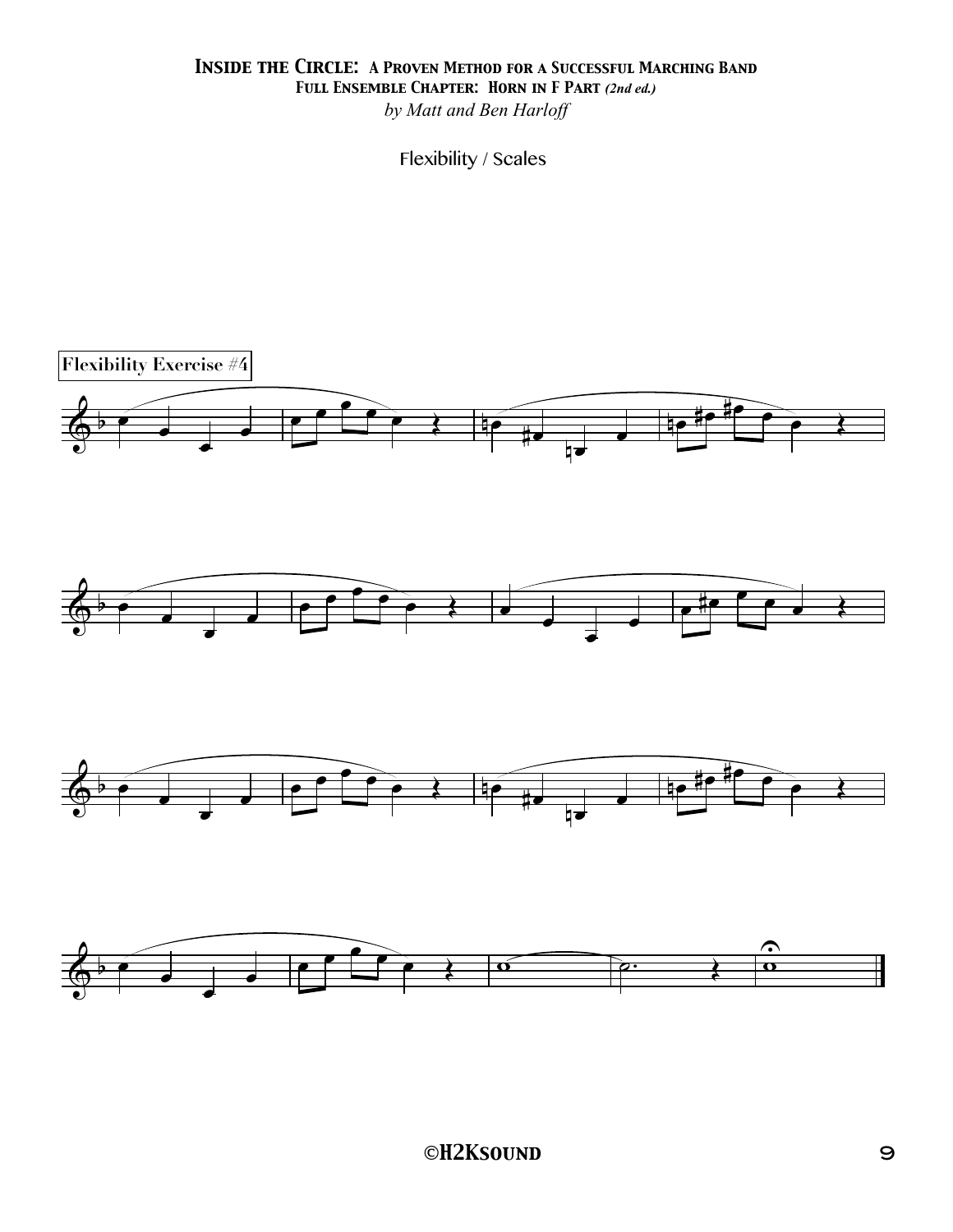## Note Length / Shape Exercise

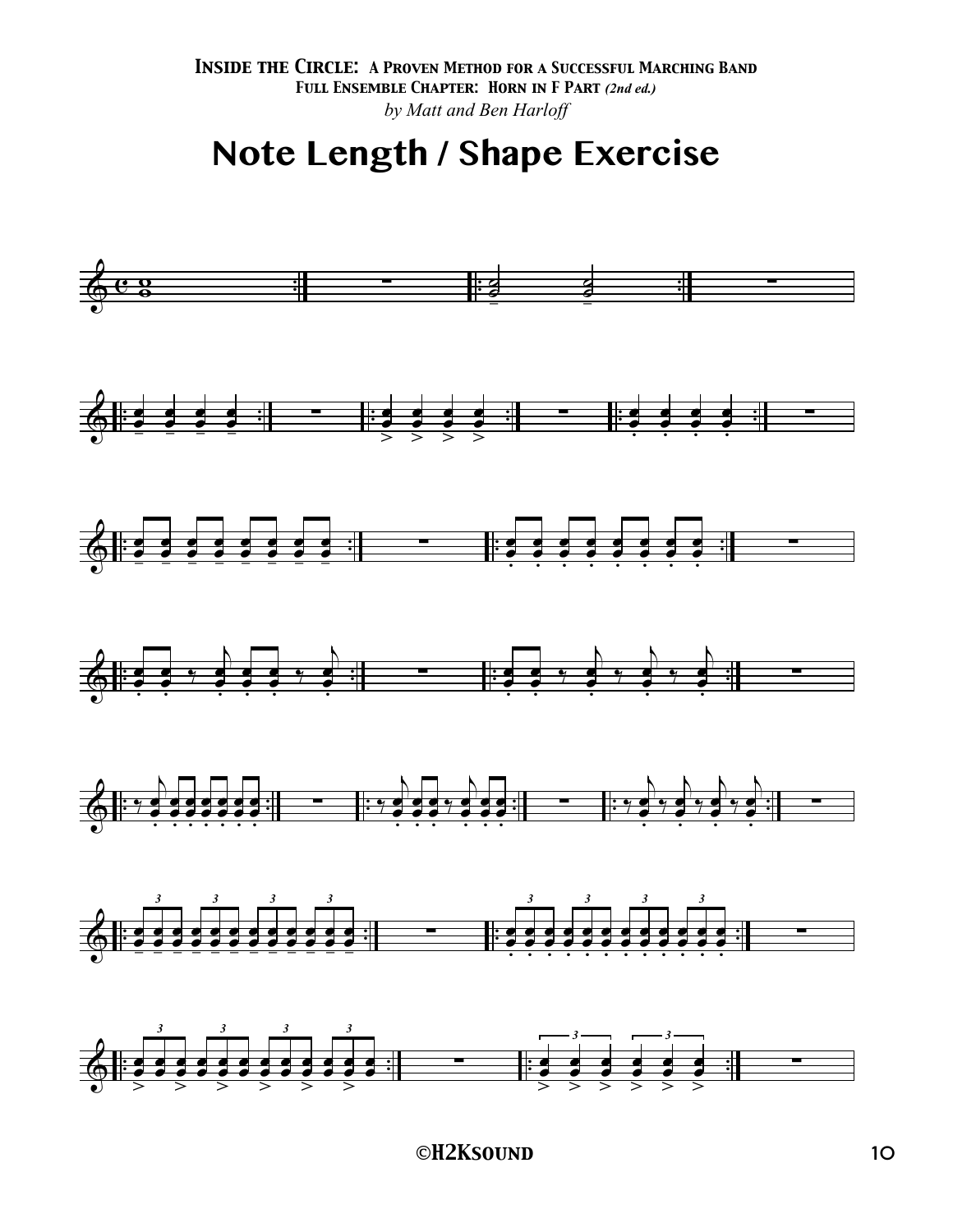#### **INSIDE THE CIRCLE: A PROVEN METHOD FOR A SUCCESSFUL MARCHING BAND** FULL ENSEMBLE CHAPTER: HORN IN F PART (2nd ed.) by Matt and Ben Harloff

Note Length / Shape Exercise

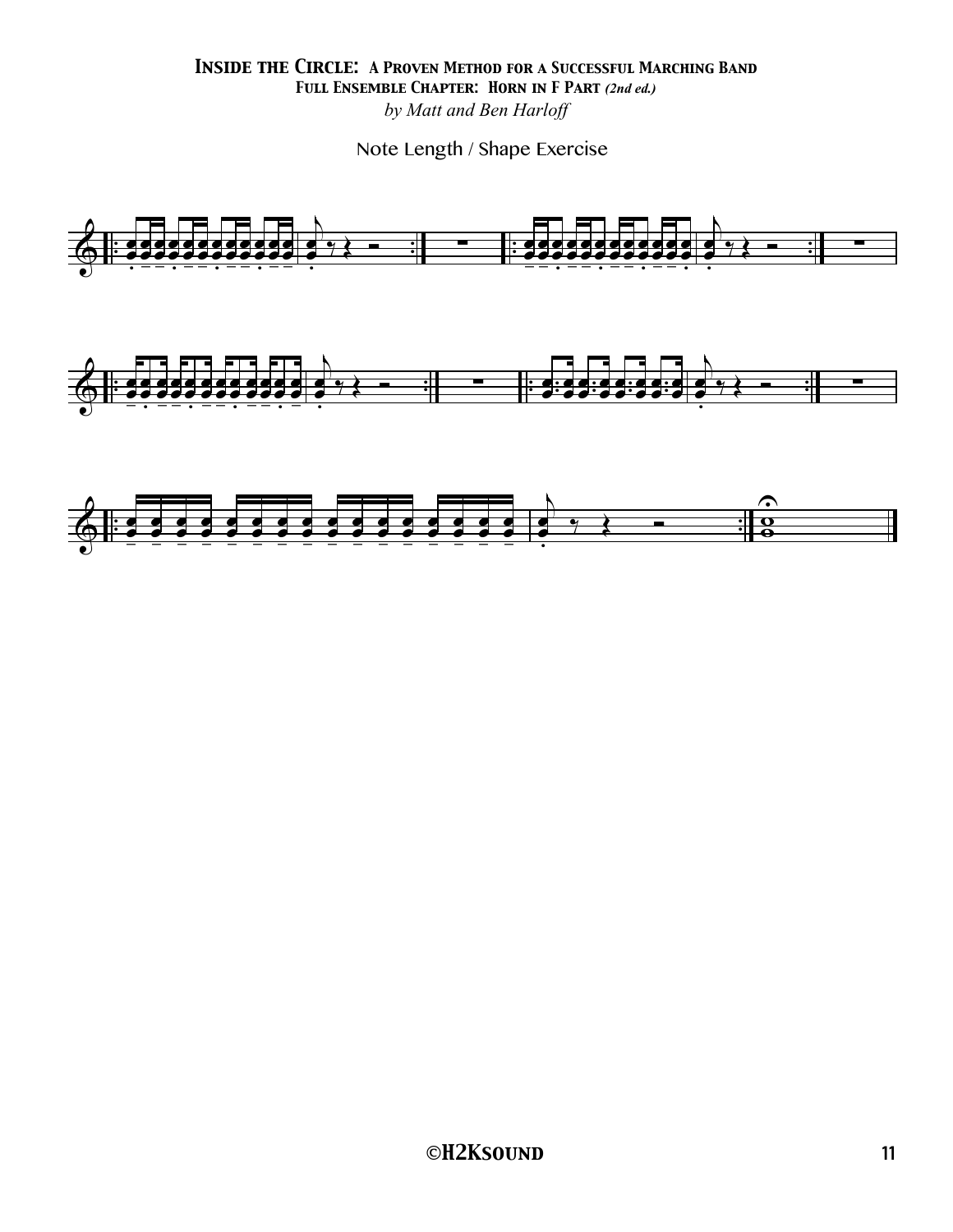## **Show Articulation Examples**

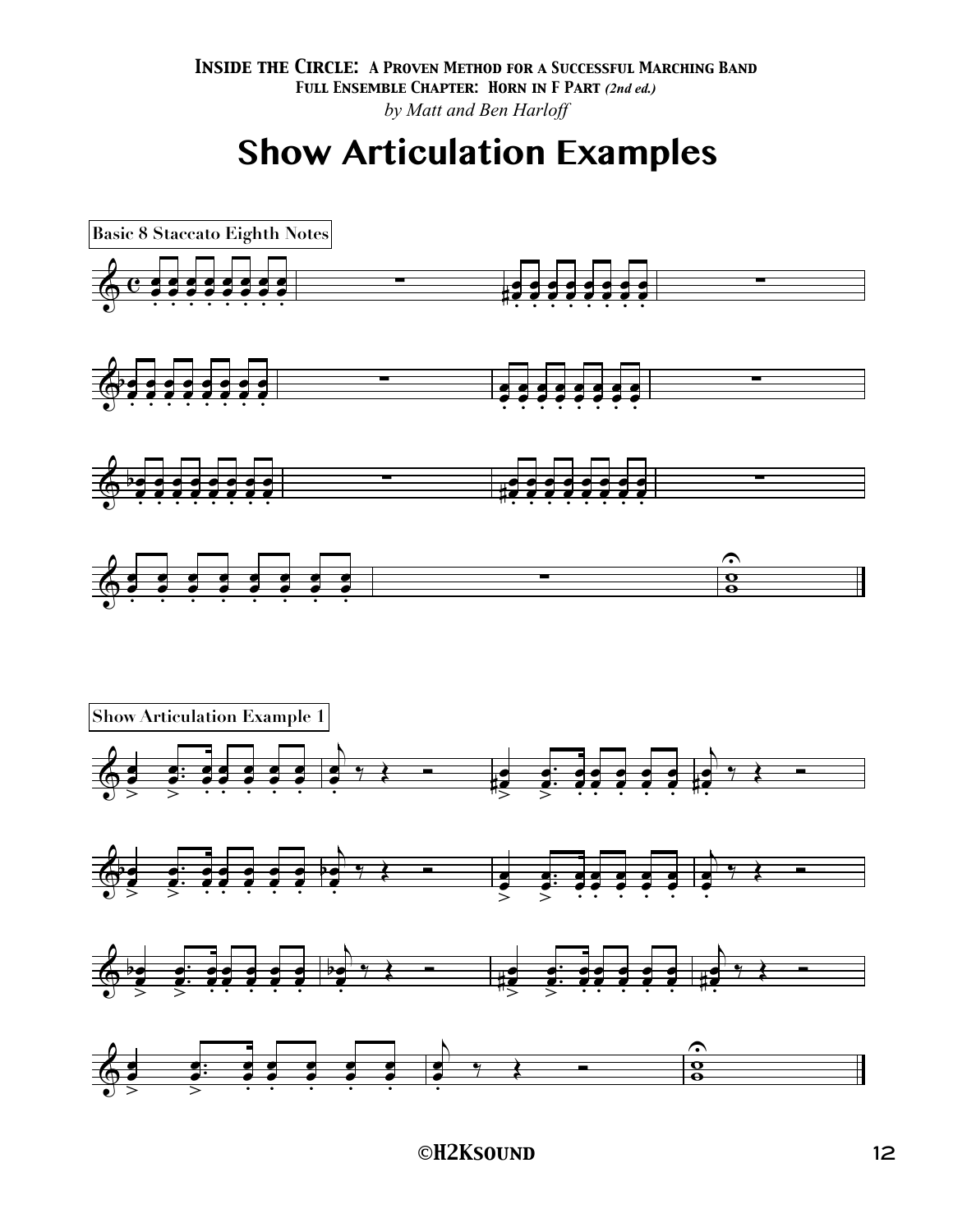#### **INSIDE THE CIRCLE: A PROVEN METHOD FOR A SUCCESSFUL MARCHING BAND** FULL ENSEMBLE CHAPTER: HORN IN F PART (2nd ed.)

by Matt and Ben Harloff

#### Show Articulation Examples

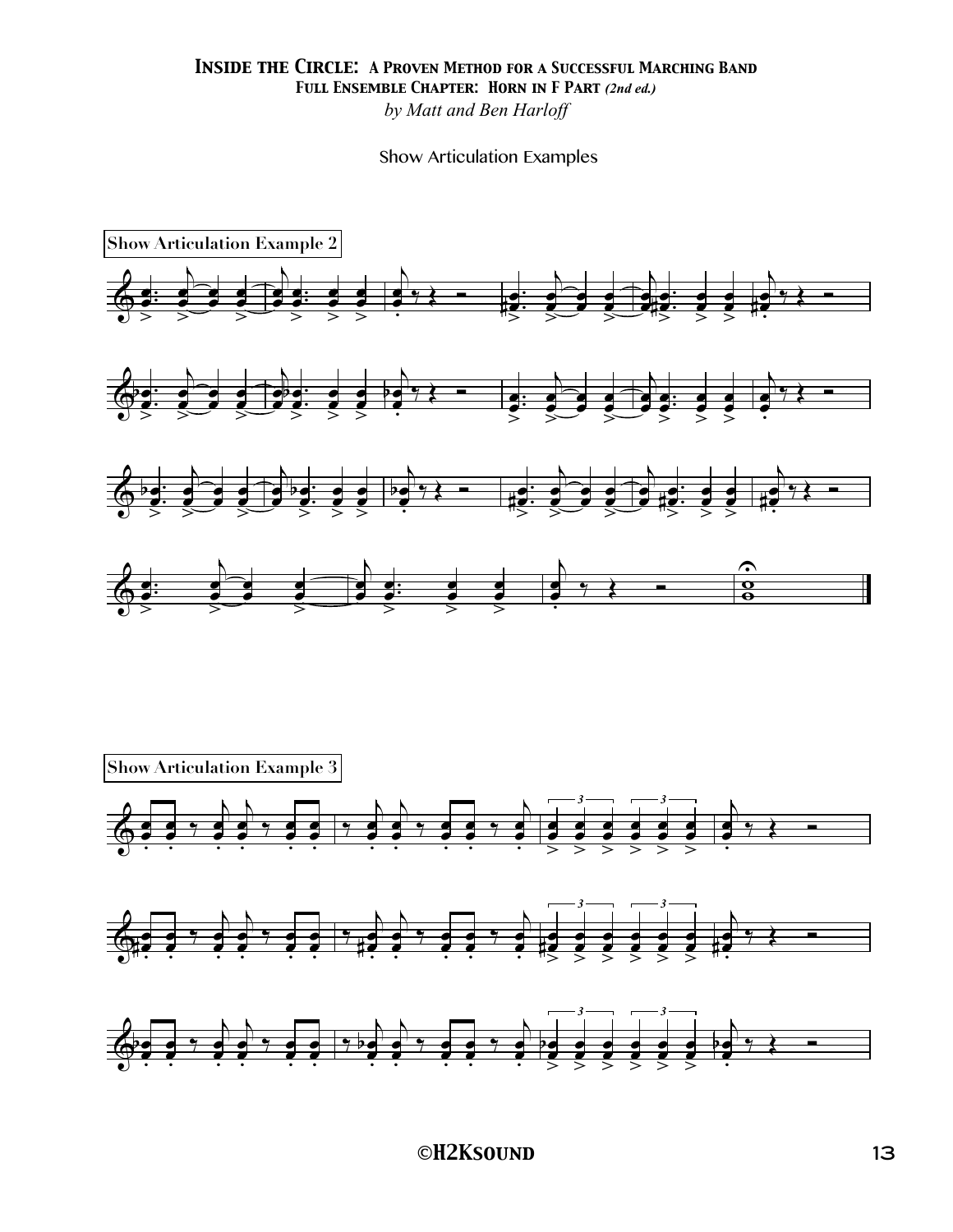#### **INSIDE THE CIRCLE: A PROVEN METHOD FOR A SUCCESSFUL MARCHING BAND** FULL ENSEMBLE CHAPTER: HORN IN F PART (2nd ed.) by Matt and Ben Harloff

**Show Articulation Examples** 

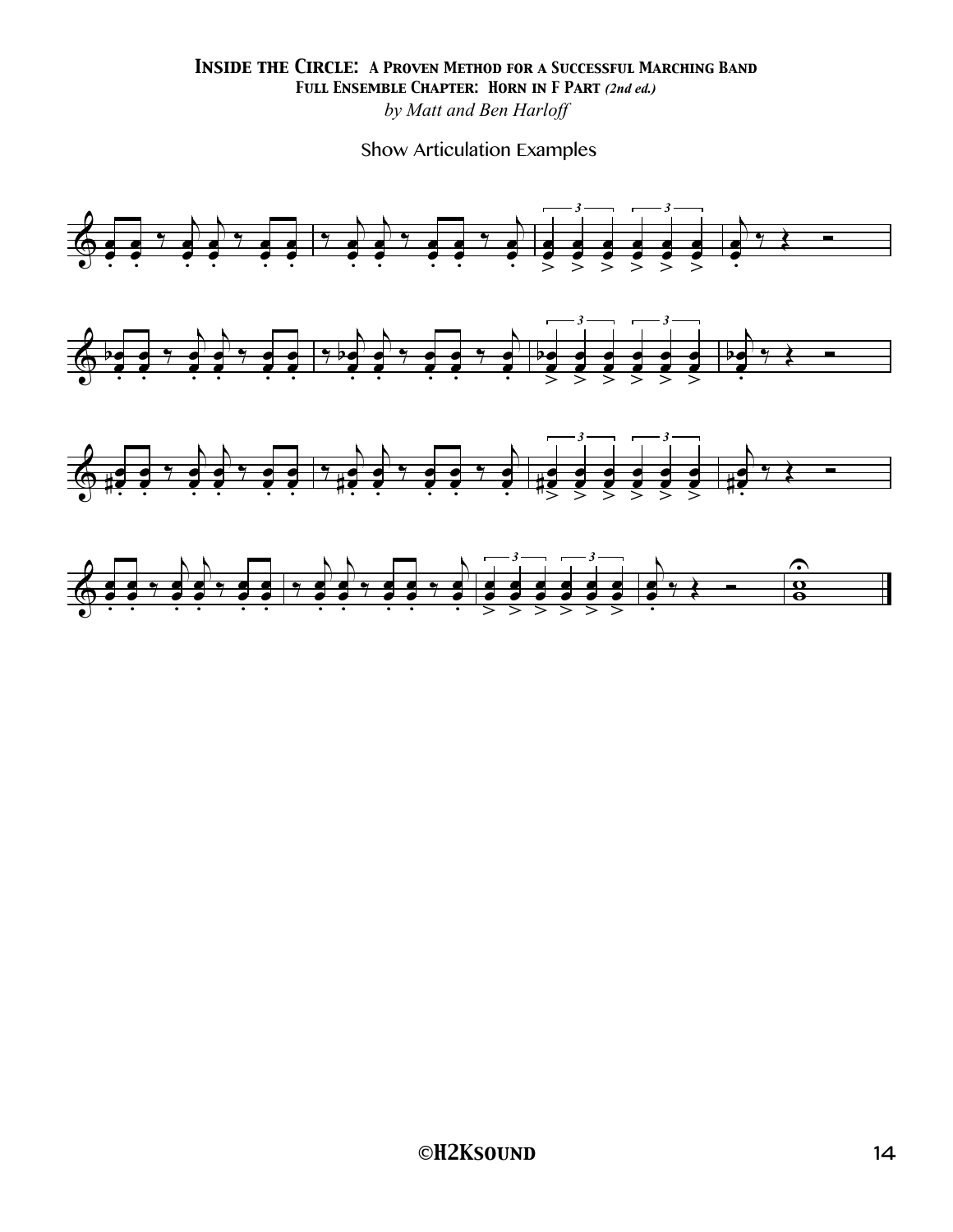## **Ensemble Fundamental Tuning Exercise**

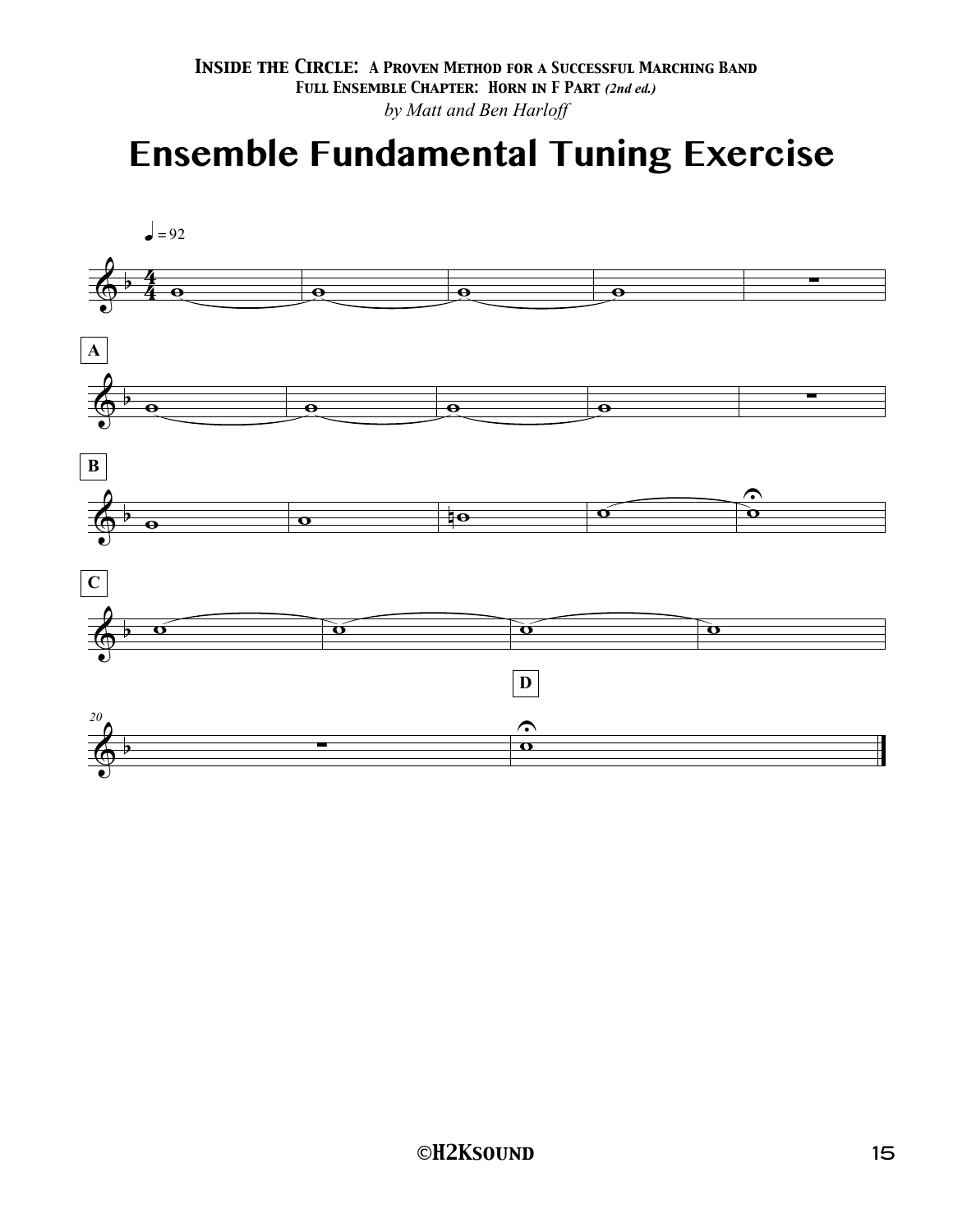## **Just Intonation Tuning Exercises**

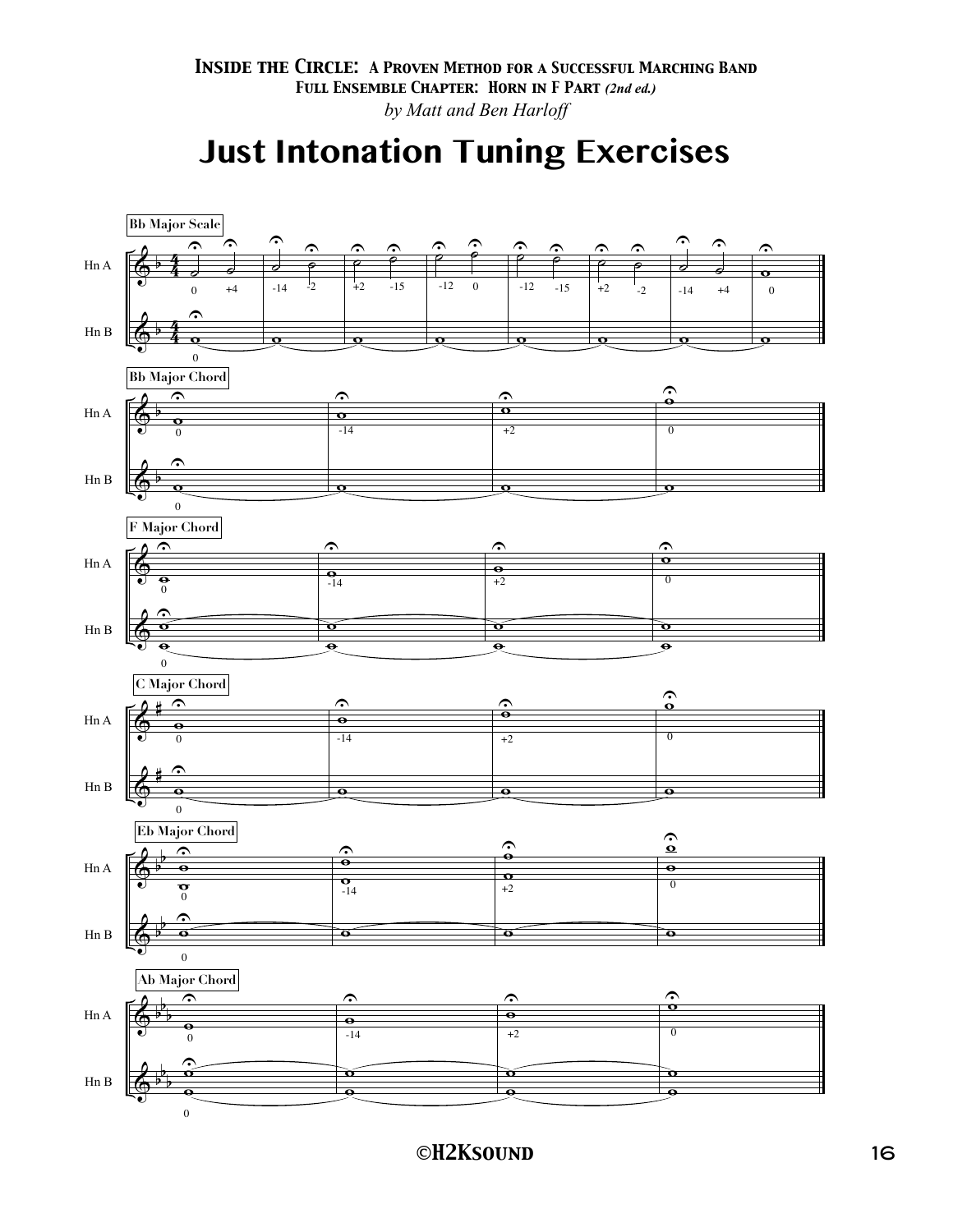*by Matt and Ben Harloff*

Just Intonation Tuning Exercises

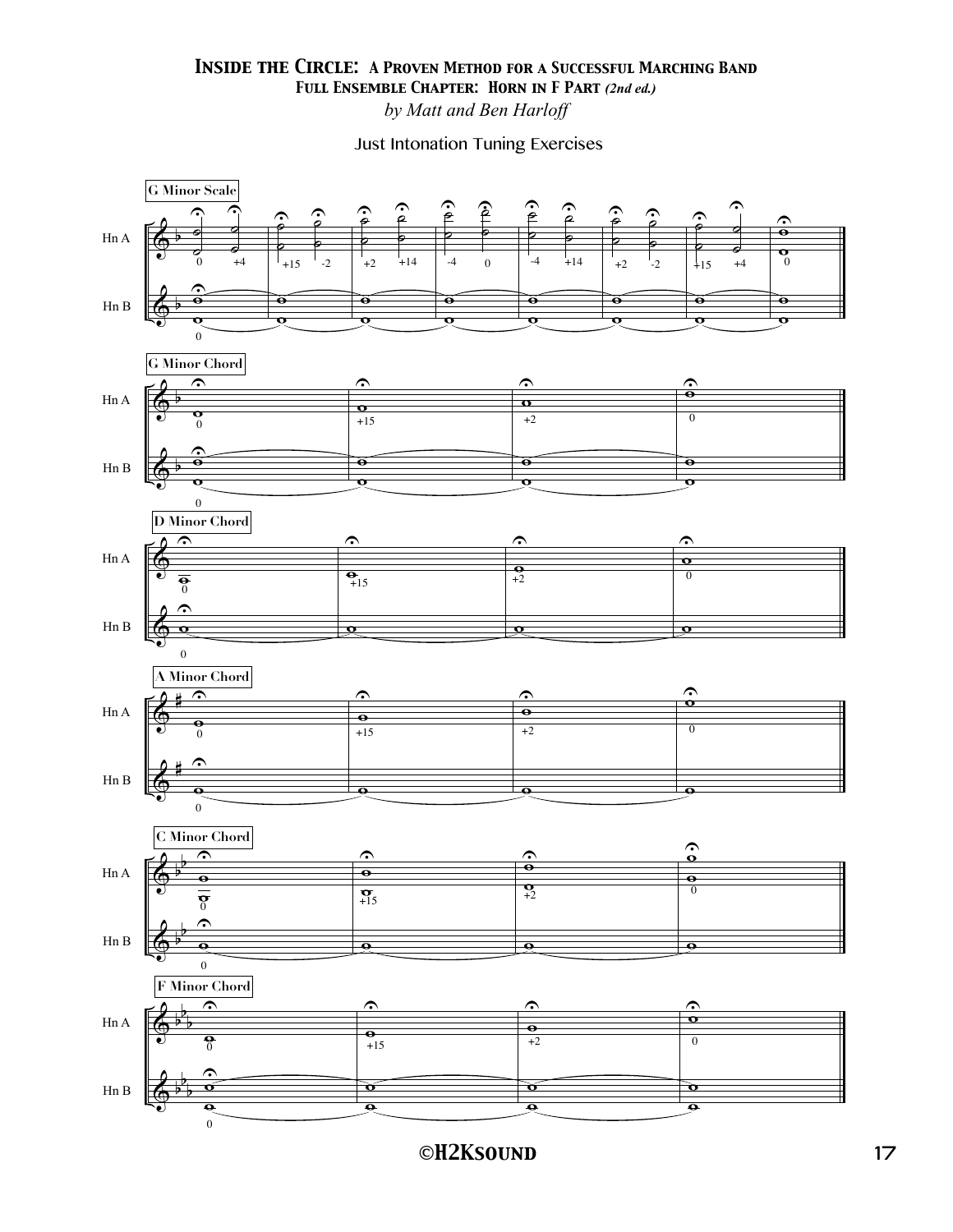#### *Inside the Circle: A Proven Method for a Successful Marching Band*

*Full Ensemble Chapter: Horn in F Part (2nd ed.)*

*by Matt and Ben Harloff*

## **Tuning Chart**

**Materials:** Instrument, tuner and patience.

#### **Tuning Steps:**

Step 1: Tune your fundamental pitch to get the instrument in tune. For F-Horn: C on the staff.

Step 2: Tune the note at a piano dynamic. Write down how many cents out of tune.

Step 3: Tune the note at a mezzo forte. Write down how many cents out of tune.

Step 4: Tune the note at a fortissimo. Write down how many cents out of tune.

Step 5: Experiment how to fix the intonation. Write down ways to place the note in tune.

Repeat Steps 2 through 4 all the way to the highest pitch.

\*\*\*Ways to adjust tuning: Pull out slide. Push in slide. Lip up. Lip down. Alternate Fingering.

#### **Tips:**

\*Start the chart with the lowest note.

\*When tuning each note, do not adjust the pitch to play in tune. Play the note as natural as possible. This way you will be receiving your most accurate tendency on each pitch.

\*Each dynamic may have a different pitch tendency. Be patient with each dynamic to get the most accurate tendency.

\*Write +13 if you are sharp 13 cents. Write -10 if you are flat 10 cents. Write 0 if you are in tune.

\*Fix?: On the "Fix?" line write down what you need to do to adjust the pitch and play it in tune. You may want to fill out the entire chart come back later to fill in the "Fix?" line.

\*This sheet may take some time. You may have to complete the full chart in a couple of practice sessions.

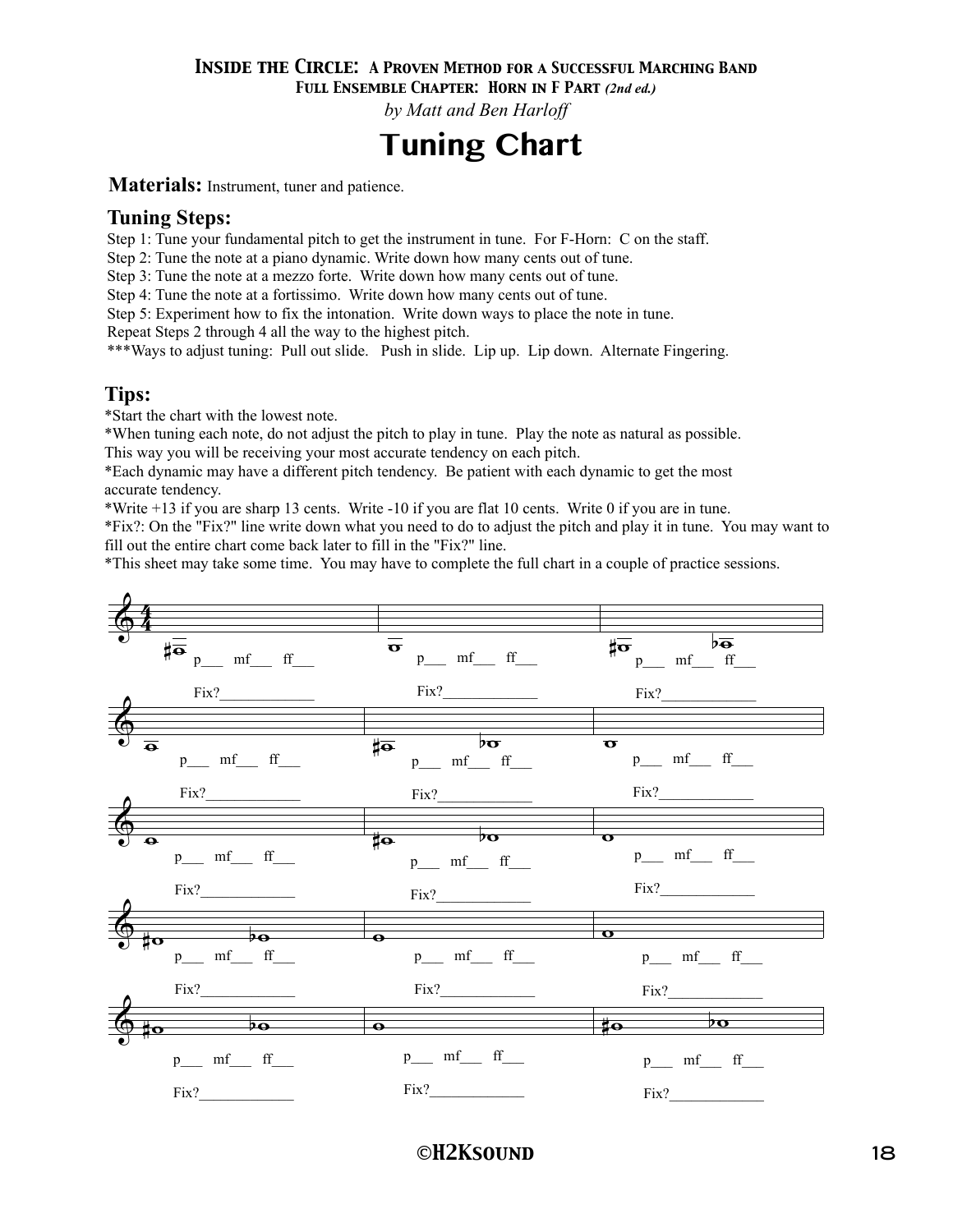*by Matt and Ben Harloff*

Tuning Chart

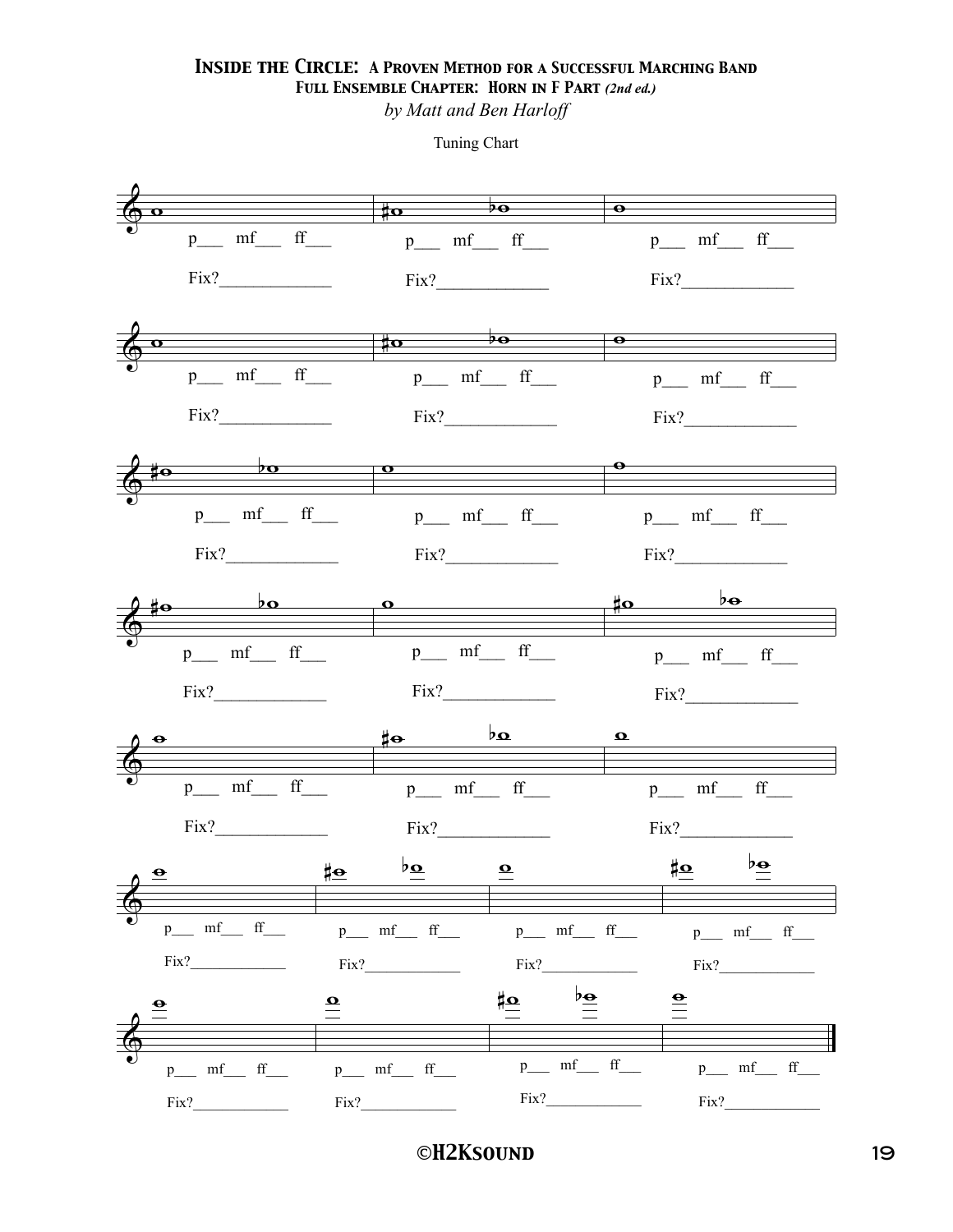#### *Inside the Circle: A Proven Method for a Successful Marching Band*

*Full Ensemble Chapter: Horn in F Part (2nd ed.)*

*by Matt and Ben Harloff*

## **Chorales**